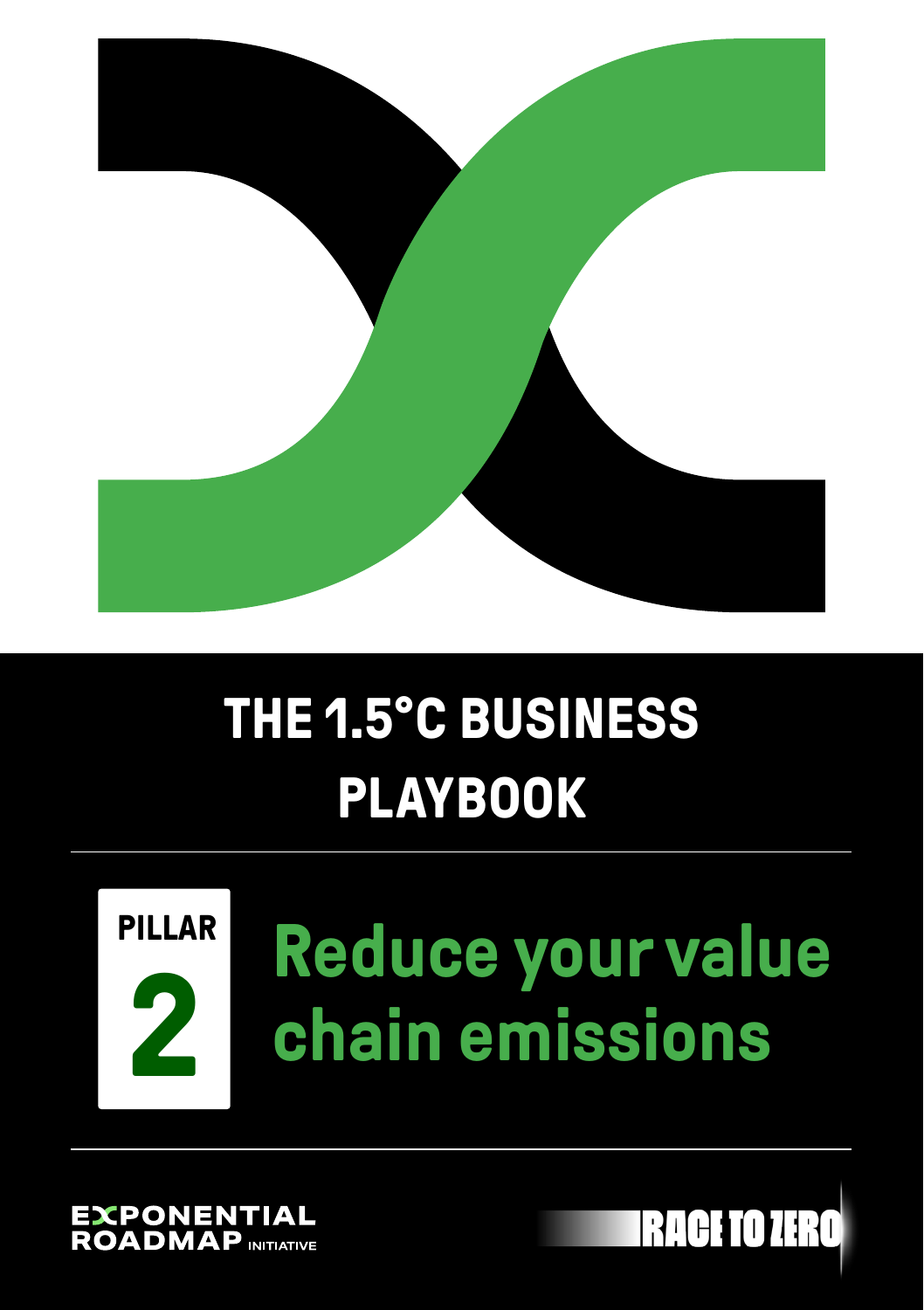## **PILLAR 2. REDUCE YOUR VALUE CHAIN EMISSIONS**



Value chain emissions include all the emissions "outside the company walls". They normally represent the largest share of a company's total footprint and must therefore be addressed. As an example, IKEA's value chain emissions represent 97% of the company's total emissions and for Max Burgers they represent 99%.

Value chain emissions are emissions from upstream (e.g. supplier material) and downstream (e.g. use of sold products) activities associated with the operations of the reporting company, and are referred to as scope 3 emissions in the Greenhouse Gas Protocol.<sup>5</sup> Upstream activities include emissions all the

way from raw material extraction and downstream activities including customer final use and end-of-life. The largest emission sources in this category tend to be **purchased goods and services** and the **use of sold products**, but proportions vary between sectors and companies.

You should work actively to drive down value chain emissions. This can be done in many ways – examples include procurement guidelines and supplier code of conduct criteria, changes in the design of products, collaborations with suppliers and customers, and by reassessing your business model and investments.

#### **ACTIONS**

- Map out the carbon emissions associated with your value chain to understand which are the most substantial and start tracking and reducing them systematically. Strive to include all significant emissions categories so that maximum 5% of overall emissions are omitted.
- Within one year, set a target for the first halving of absolute value chain emissions.
	- » Apply the same base year as for your own company's emissions (scopes 1 & 2).
	- » Your minimum goal to align with 1.5°C should be to halve emissions by 2030 (7% year-on-year reduction), but preferably faster.
	- » Break down the plan into yearly targets and milestones.
- Decide in which order to reduce emissions, and develop a plan on how to reach the targets.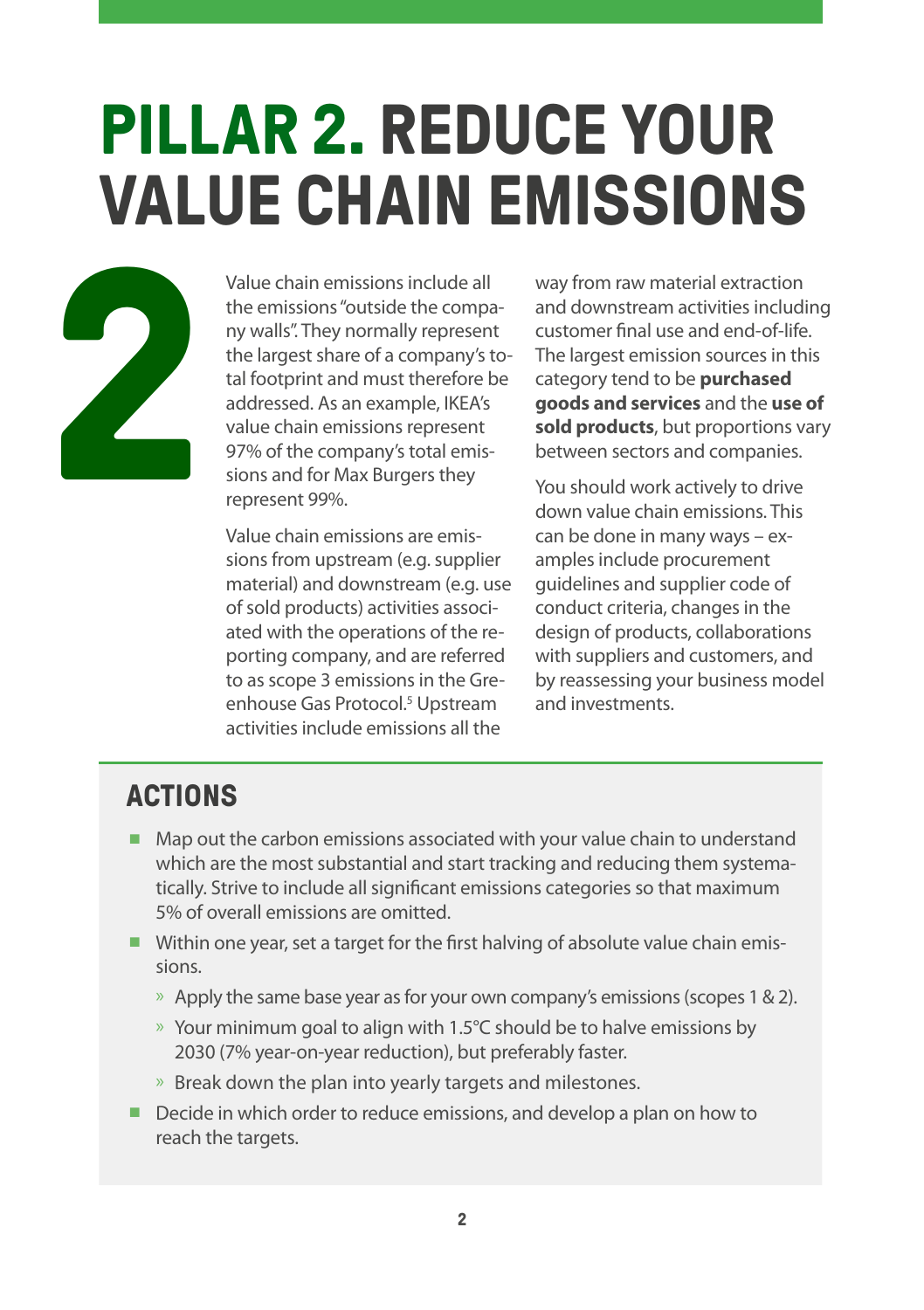- Disclose value chain emissions and plans to reduce them as part of your annual public reporting. Clearly explain and motivate any slower pace than halving every decade.<sup>\*</sup>
- Evaluate results and update your targets if necessary on a yearly basis.

#### **KEY REDUCTION MEASURES**

- Request your suppliers to commit to the 1.5°C ambition and halve emissions before 2030, by applying this playbook and/or other applicable frameworks, such as SBTi 1.5°C,<sup>6</sup> and include it in procurement criteria and your supplier code of conduct.
	- » This will drive reductions of upstream emissions from purchased goods and services.
- Choose suppliers of transport and data services, materials and products based on their climate strategy and transparency of emission data, and collaborate with other industry partners to strengthen and align purchase requirements.
- Consider investing in emissions reduction projects within your own supply chain.
- Integrate strong climate criteria at the heart of your R&D, product and service design processes to improve energy performance of products, require less material, use recycled materials and low-carbon materials, and build low-carbon and circular economy solutions for customers.
- Include climate measures and targets on product use and end-of-life to steer your product development.
- Evaluate and improve the energy and resource performance of your own product and service mix. Optimise them for the use of renewable energy.
	- » This will enable a reduction of downstream emissions from the use of sold products.
- Set up a plan to enable reduction of commuting travel emissions e.g. through promoting and sponsoring low-carbon travel to and from work, and enabling employees to work from home and green office hubs, closer to home.
- Provide and/or promote the choice of plant-rich, healthy food whenever it is possible for you to influence.
- Evaluate and reduce the footprint of your financial investments, including pension funds, to make sure they are in line with your 1.5°C commitment.<sup>\*</sup>

<sup>\*</sup> Rapidly growing companies that provide solutions which avoid or remove emissions as their core business do not have to commit to halving their absolute emissions, but should halve their intensity (as a minimum) and show that their growth is 1.5°C compatible.

This concerns investors and finance institutes and would belong to pillar 4 for other types of companies.